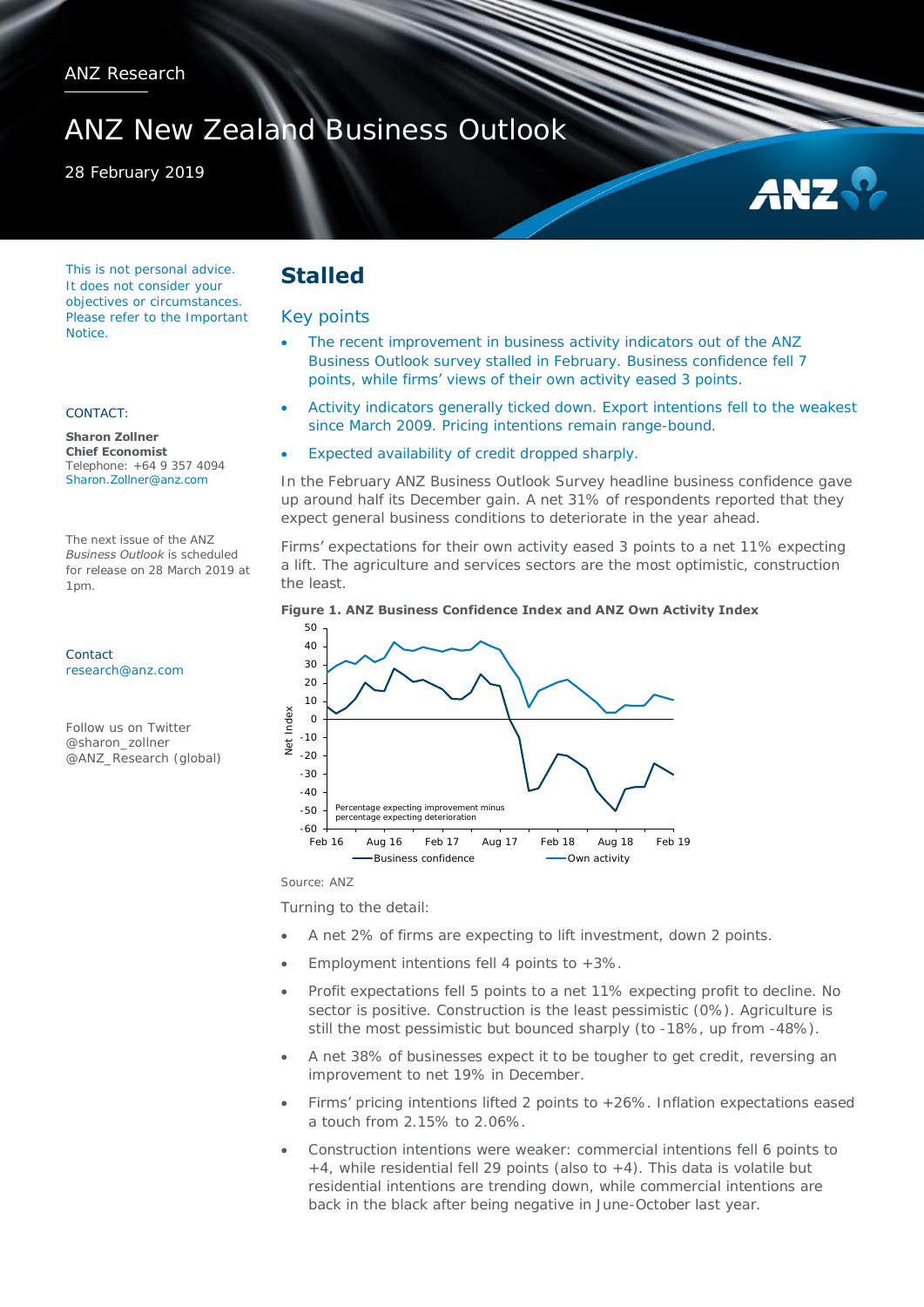Key activity indicators eased in February. It's worthwhile taking a look at the data out of the services subsector, as this tends to be a less volatile part of the economy and so have tighter correlations to overall growth. If we don't see a marked bounce-back soon, the investment intentions and capacity utilisation data imply downside risk to economic momentum ahead, even allowing for possible political impacts in the data.







Source: Statistics NZ, ANZ

In terms of the regional story, Canterbury remains the least optimistic, while top honours go to Wellington or Bay of Plenty, depending on the indicator. In terms of the construction sector, the Bay of Plenty is the most upbeat about future activity, whereas Auckland is the least.

By sector, capacity utilisation in the construction sector is the tightest and lifting, though is well off its 2018 highs, consistent with more moderate construction cost inflation. Perceived credit availability is very weak across the board by sector, but is lowest for agriculture – and by region, in Canterbury. Perhaps influenced by this, only a net 11% of firms now expect interest rates to rise, down from over a net 50% at the end of 2017.







Source: ANZ Research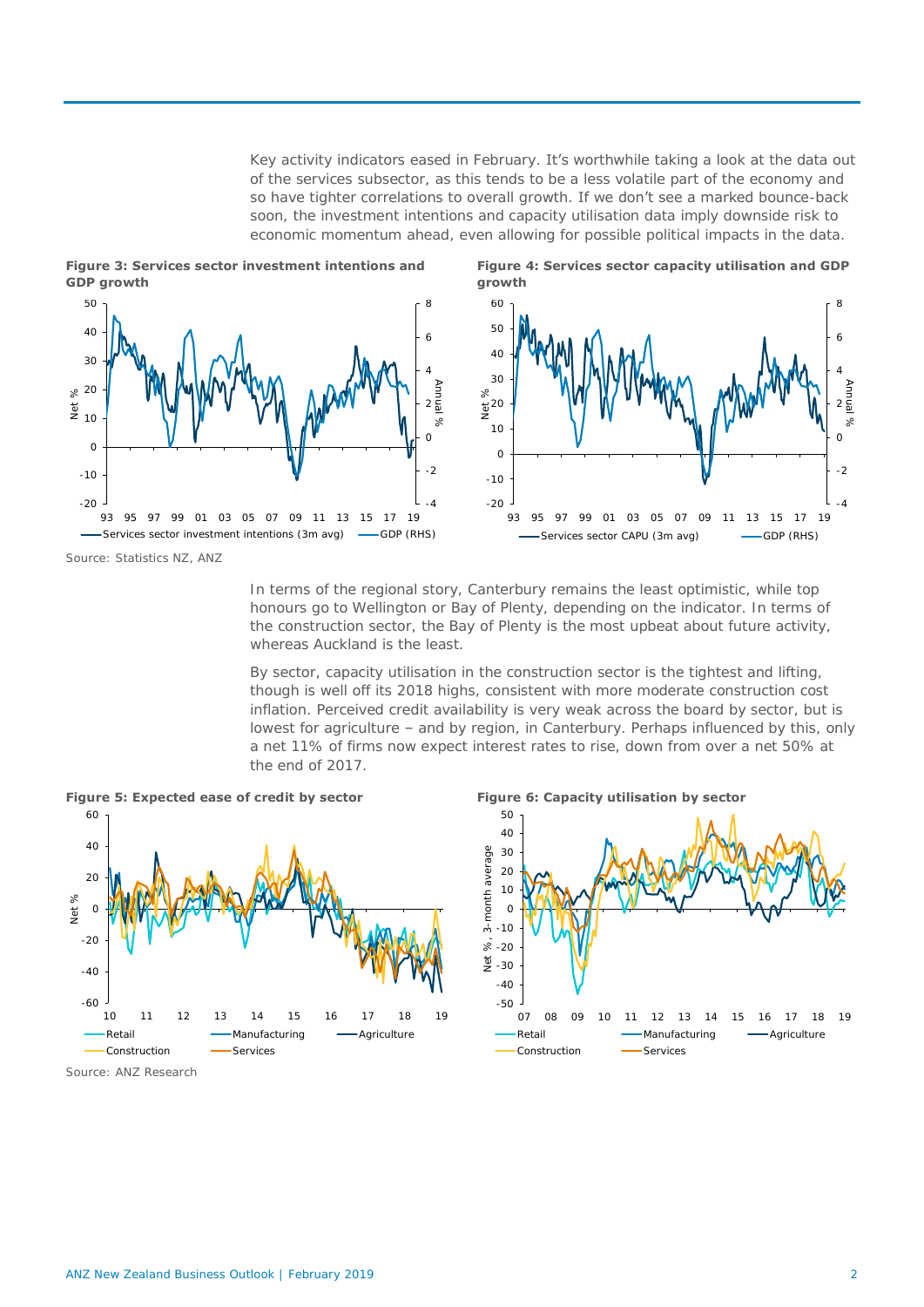The low level of export intentions is worrying, but the correlation with exports can be a bit hit and miss. It is possible global growth concerns are at play here.



**Figure 7: Export intentions and the value of non-food manufactured exports** 

Leading indicators such as business surveys and light traffic flows are suggesting that the New Zealand economy is running out of steam. Yet while Q3 GDP growth did disappoint at just 0.3% q/q, it is too soon to conclude that it is anything more than a pothole. Key indicators that will help gauge the size of the December quarter GDP bounce-back are still coming in. Anecdotally, the regional economy is booming, but there does seem to be a degree of wariness amongst firms. Increasing evidence of a global slowdown is likely playing a part, as well as the uncomfortable combination of elevated costs but limited ability to pass these costs on, which is impacting firms' profitability.

It is disappointing that the bounce in ANZBO activity indicators seen towards the end of last year appears to be at risk of petering out. Clearly the economy is stretched at the moment, but it does appear that momentum has waned markedly over the last six months. We continue to expect that the RBNZ will, as the year goes on, become less certain that core inflation will continue rising towards the midpoint of the target band. We are forecasting a cut in the Official Cash Rate in November.

| Net Balance                    | Total   | Previous | Retail   | Mfg      | Agric    | Constrn  | Services |
|--------------------------------|---------|----------|----------|----------|----------|----------|----------|
| <b>Business Confidence</b>     | $-30.9$ | $-24.1$  | $-25.9$  | $-28.1$  | $-45.5$  | $-6.7$   | $-33.5$  |
| Activity Outlook               | 10.5    | 13.6     | 5.6      | 9.1      | 14.7     | 3.2      | 12.2     |
| Exports                        | 3.3     | 14.9     | 6.9      | 4.0      | 16.0     | 8.3      | $-5.6$   |
| Investment                     | 2.3     | 3.6      | 3.7      | 9.5      | $-18.8$  | 13.8     | 0.6      |
| Livestock                      | $-14.8$ | $-5.3$   | $\cdots$ | $\cdots$ | $-14.8$  | $\cdots$ | $\cdots$ |
| Capacity Utilisation           | 10.2    | 9.6      | 2.4      | 10.5     | 12.0     | 27.3     | 9.8      |
| Residential Construction       | 3.8     | 33.3     | $\cdots$ | $\cdots$ | $\cdots$ | 3.8      | $\cdots$ |
| <b>Commercial Construction</b> | 4.3     | 9.5      | $\cdots$ | .        |          | 4.3      | $\cdots$ |
| Employment                     | 3.0     | 7.4      | 5.6      | 7.8      | $-8.8$   | 6.5      | 1.7      |
| Unemployment Rate              | 25.1    | 12.6     | 27.8     | 30.3     | 35.3     | 12.9     | 21.3     |
| Profits                        | $-10.8$ | $-6.2$   | $-11.3$  | $-7.6$   | $-17.6$  | 0.0      | $-12.8$  |
| Interest Rates                 | 11.3    | 17.5     | 13.2     | 12.1     | 21.2     | 3.3      | 11.4     |
| Pricing Intentions             | 25.5    | 23.9     | 25.9     | 24.2     | $-8.8$   | 26.7     | 31.7     |
| Ease of Credit                 | $-38.0$ | $-19.0$  | $-23.1$  | $-38.3$  | $-53.1$  | $-25.8$  | $-41.0$  |
| Inflation Expectations         | 2.06    | 2.15     | 2.05     | 2.27     | 2.12     | 1.93     | 1.98     |

#### Survey Results February 2019

Source: ANZ, Statistics NZ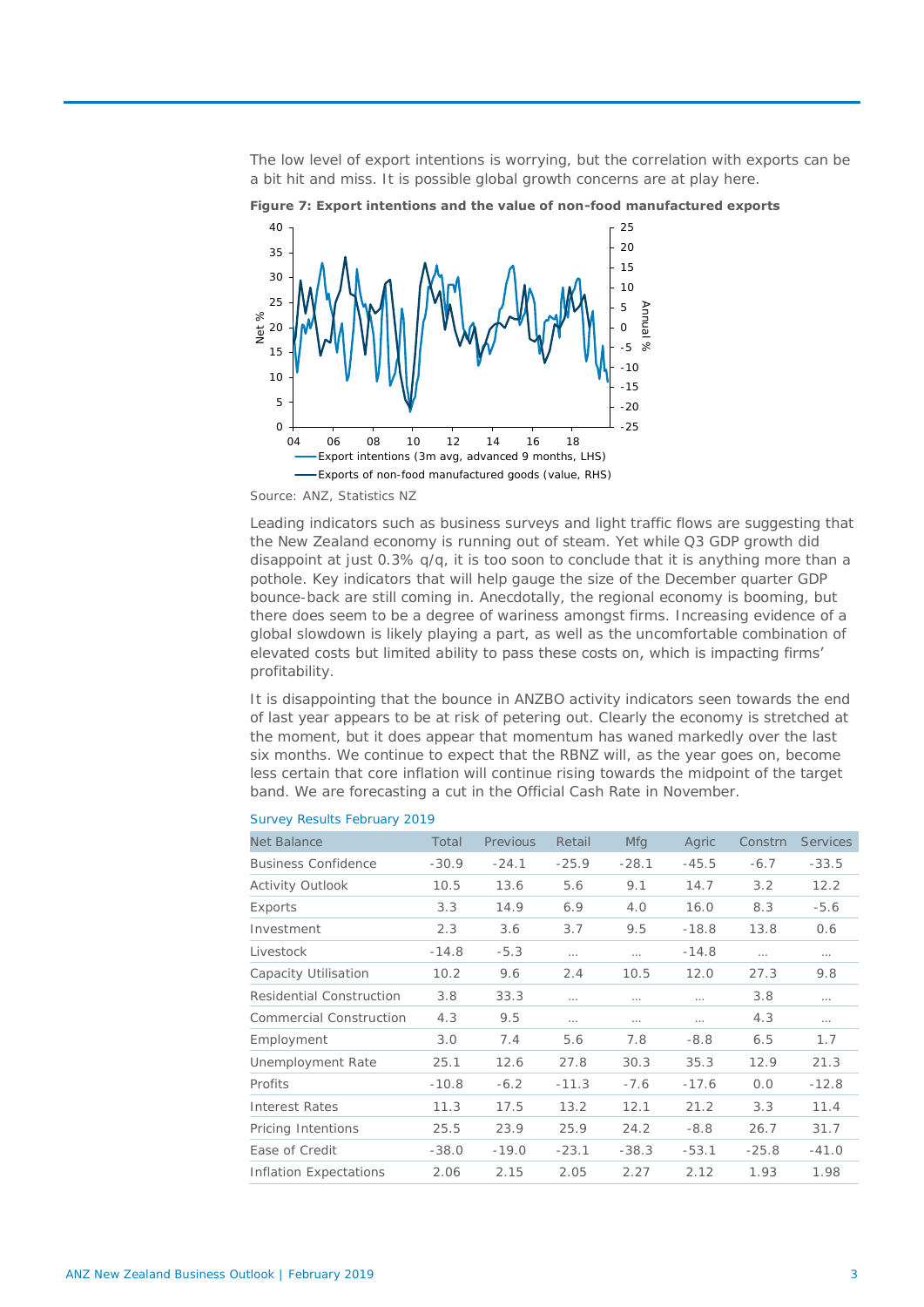

트<br>유









**Investment intentions Inflation expectations**



Source: ANZ, Statistics NZ













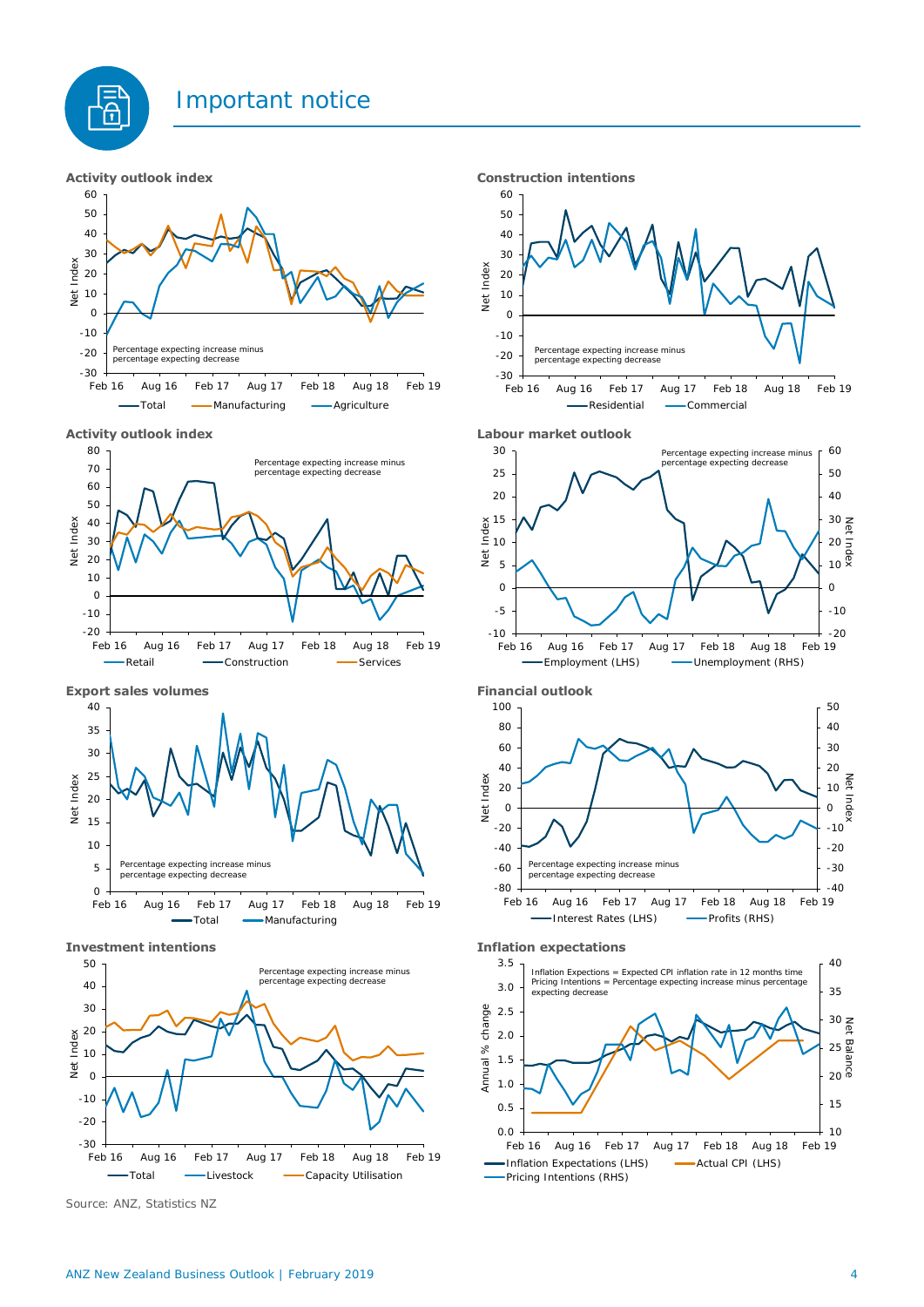Important notice



**This document is intended for ANZ's institutional, professional or wholesale clients, and not for individuals or retail persons. It should not be forwarded, copied or distributed. The information in this document is general in nature, and does not constitute personal financial product advice or take into account your objectives, financial situation or needs.** 

This document may be restricted by law in certain jurisdictions. Persons who receive this document must inform themselves about and observe all relevant restrictions.

**Disclaimer for all jurisdictions:** This document is prepared and distributed in your country/region by either: Australia and New Zealand Banking Group Limited (ABN11 005 357 522) (**ANZ**); or its relevant subsidiary or branch (each, an **Affiliate**), as appropriate or as set out below.

This document is distributed on the basis that it is only for the information of the specified recipient or permitted user of the relevant website (**recipients**).

This document is solely for informational purposes and nothing contained within is intended to be an invitation, solicitation or offer by ANZ to sell, or buy, receive or provide any product or service, or to participate in a particular trading strategy.

Distribution of this document to you is only as may be permissible by the laws of your jurisdiction, and is not directed to or intended for distribution or use by recipients resident or located in jurisdictions where its use or distribution would be contrary to those laws or regulations, or in jurisdictions where ANZ would be subject to additional licensing or registration requirements. Further, the products and services mentioned in this document may not be available in all countries.

ANZ in no way provides any financial, legal, taxation or investment advice to you in connection with any product or service discussed in this document. Before making any investment decision, recipients should seek independent financial, legal, tax and other relevant advice having regard to their particular circumstances.

Whilst care has been taken in the preparation of this document and the information contained within is believed to be accurate. ANZ does not represent or warrant the accuracy or completeness of the information Further, ANZ does not accept any responsibility to inform you of any matter that subsequently comes to its notice, which may affect the accuracy of the information in this document.

Preparation of this document and the opinions expressed in it may involve material elements of subjective judgement and analysis. Unless specifically stated otherwise: they are current on the date of this document and are subject to change without notice; and, all price information is indicative only. Any opinions expressed in this document are subject to change at any time without notice.

ANZ does not guarantee the performance of any product mentioned in this document. All investments entail a risk and may result in both profits and losses. Past performance is not necessarily an indicator of future performance. The products and services described in this document may not be suitable for all investors, and transacting in these products or services may be considered risky.

ANZ expressly disclaims any responsibility and shall not be liable for any loss, damage, claim, liability, proceedings, cost or expense (Liability) arising directly or indirectly and whether in tort (including negligence), contract, equity or otherwise out of or in connection with this document to the extent permissible under relevant law. Please note, the contents of this document have not been reviewed by any regulatory body or authority in any jurisdiction.

ANZ and its Affiliates may have an interest in the subject matter of this document. They may receive fees from customers for dealing in the products or services described in this document, and their staff and introducers of business may share in such fees or remuneration that may be influenced by total sales, at all times received and/or apportioned in accordance with local regulatory requirements. Further, they or their customers may have or have had interests or long or short positions in the products or services described in this document, and may at any time make purchases and/or sales in them as principal or agent, as well as act (or have acted) as a market maker in such products. This document is published in accordance with ANZ's policies on conflicts of interest and ANZ maintains appropriate information barriers to control the flow of information between businesses within it and its Affiliates.

Your ANZ point of contact can assist with any questions about this document including for further information on these disclosures of interest.

**Country/region specific information:** Unless stated otherwise, this document is distributed by Australia and New Zealand Banking Group Limited (**ANZ**).

**Australia.** ANZ holds an Australian Financial Services licence no. 234527. For a copy of ANZ's Financial Services Guide please [click here o](http://www.anz.com/documents/AU/aboutANZ/FinancialServicesGuide.pdf)r request from your ANZ point of contact. If trading strategies or recommendations are included in this document, they are solely for the information of 'wholesale clients' (as defined in section 761G of the Corporations Act 2001 Cth).

**Brazil, Brunei, India, Japan, Kuwait, Malaysia, Switzerland, Taiwan.** This document is distributed in each of these jurisdictions by ANZ on a cross-border basis.

**Cambodia.** This document is distributed in Cambodia by ANZ Royal Bank (Cambodia) Limited (**ANZ Royal Bank**). The recipient acknowledges that although ANZ Royal Bank is a subsidiary of ANZ, it is a separate entity to ANZ and the obligations of ANZ Royal Bank do not constitute deposits or other liabilities of ANZ and ANZ is not required to meet the obligations of ANZ Royal Bank.

**European Economic Area (EEA):** *United Kingdom.* ANZ is authorised in the United Kingdom by the Prudential Regulation Authority (**PRA**) and is subject to regulation by the Financial Conduct Authority (**FCA**) and limited regulation by the PRA. Details about the extent of our regulation by the PRA are available from us on request. This document is distributed in the United Kingdom by Australia and New Zealand Banking Group Limited ANZ solely for the information of persons who would come within the FCA definition of "eligible counterparty" or "professional client". It is not intended for and must not be distributed to any person who would come within the FCA definition of "retail client". Nothing here excludes or restricts any duty or liability to a customer which ANZ may have under the UK Financial Services and Markets Act 2000 or under the regulatory system as defined in the Rules of the Prudential Regulation Authority (**PRA**) and the FCA. ANZ is authorised in the United Kingdom by the PRA and is subject to regulation by the FCA and limited regulation by the PRA. Details about the extent of our regulation by the PRA are available from us on request

**Fiji.** For Fiji regulatory purposes, this document and any views and recommendations are not to be deemed as investment advice. Fiji investors must seek licensed professional advice should they wish to make any investment in relation to this document.

**Hong Kong.** This publication is issued or distributed in Hong Kong by the Hong Kong branch of ANZ, which is registered at the Hong Kong Monetary Authority to conduct Type 1 (dealing in securities), Type 4 (advising on securities) and Type 6 (advising on corporate finance) regulated activities. The contents of this publication have not been reviewed by any regulatory authority in Hong Kong.

**India.** If this document is received in India, only you (the specified recipient) may print it provided that before doing so, you specify on it your name and place of printing.